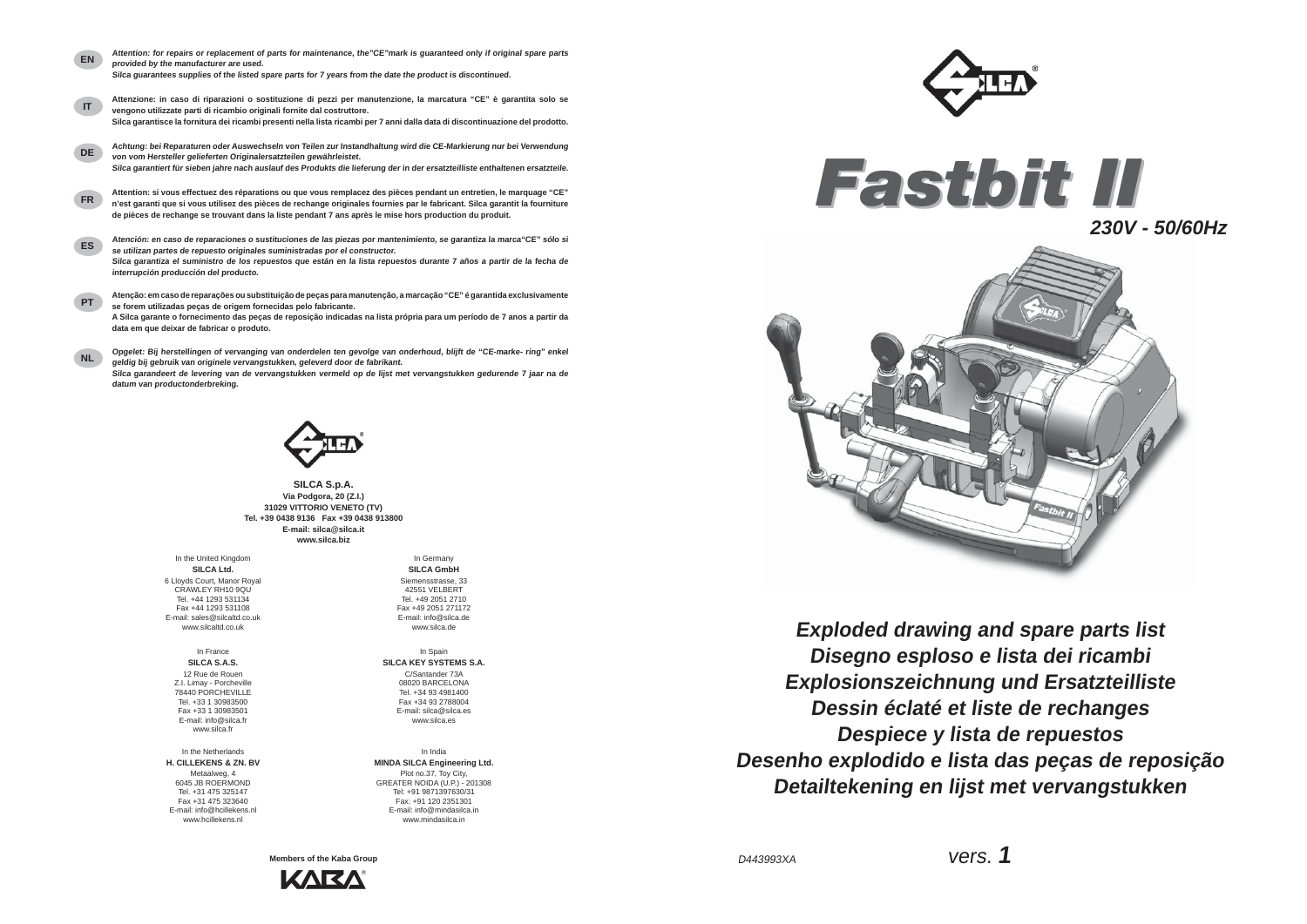#### **EN IMPORTANT NOTE!**

The exploded drawing illustrates all the components of the keycutting machine. Only those marked with a numerical code are spare parts. All the other components shown in the drawing without numbers are simply illustrative.

#### **IT NOTA IMPORTANTE!**

Il disegno esploso illustra tutte le componenti costituenti la duplicatrice, solamente quelle contrasse-gnate da un codice numerico sono da considerarsi ricambi. Tutte le altre componenti non numerate presenti nel disegno hanno valore puramente illustrativo.

## **DE WICHTIGER HINWEIS!**

 Auf der Explosionszeichnung sin dalle Komponenten der Schlüssel-kopiermaschine angegeben; nurdie mit einem Nummern code versehenen sind Ersatzteile. Alle anderen, nicht numerierten Komponenten in der Explosions zeichnung dienen nur zur Erklärung.

### **FR REMARQUE IMPORTANTE!**

#### **NL BELANGRIJKE OPMERKING!**De detailtekening illus-

 Le dessin éclaté montre toutes lespièces composant la duplicatrice,seules les pièces ayant un code enchiffres sont des pièces de rechange. Toutes les pièces du dessinsans chiffres ont une fonction purement illustrative.

#### **ES ¡NOTA IMPORTANTE!**

El despiece ilustra todos los componentes que constituyen la duplicadora.

Deben considerarserepuestos sólo los que están marcados por un código numérico. Todos los otros componentes nonumerados que se encuentran enel diseño tienen un valor puramente ilustrativo.

#### **PT IMPORTANTE!**

O desenho explodido ilustra todosos componentes que constituem amáquina duplicadora, mas apenasos marcados por um código numérico devem ser consideradospeças de reposição. Todos os de mais componentes não numerados presentes no desenho têm um va-lor simplesmente ilustrativo.

treert alle onderdelen van de dupliceermachine,maar enkel die met een numeriekecode moeten als vervangstukkenbeschouwd worden. Alle andereniet genummerde onderdelen opde tekening zijn zuiver illustratief.

# *Fastbit II 230-50/60*